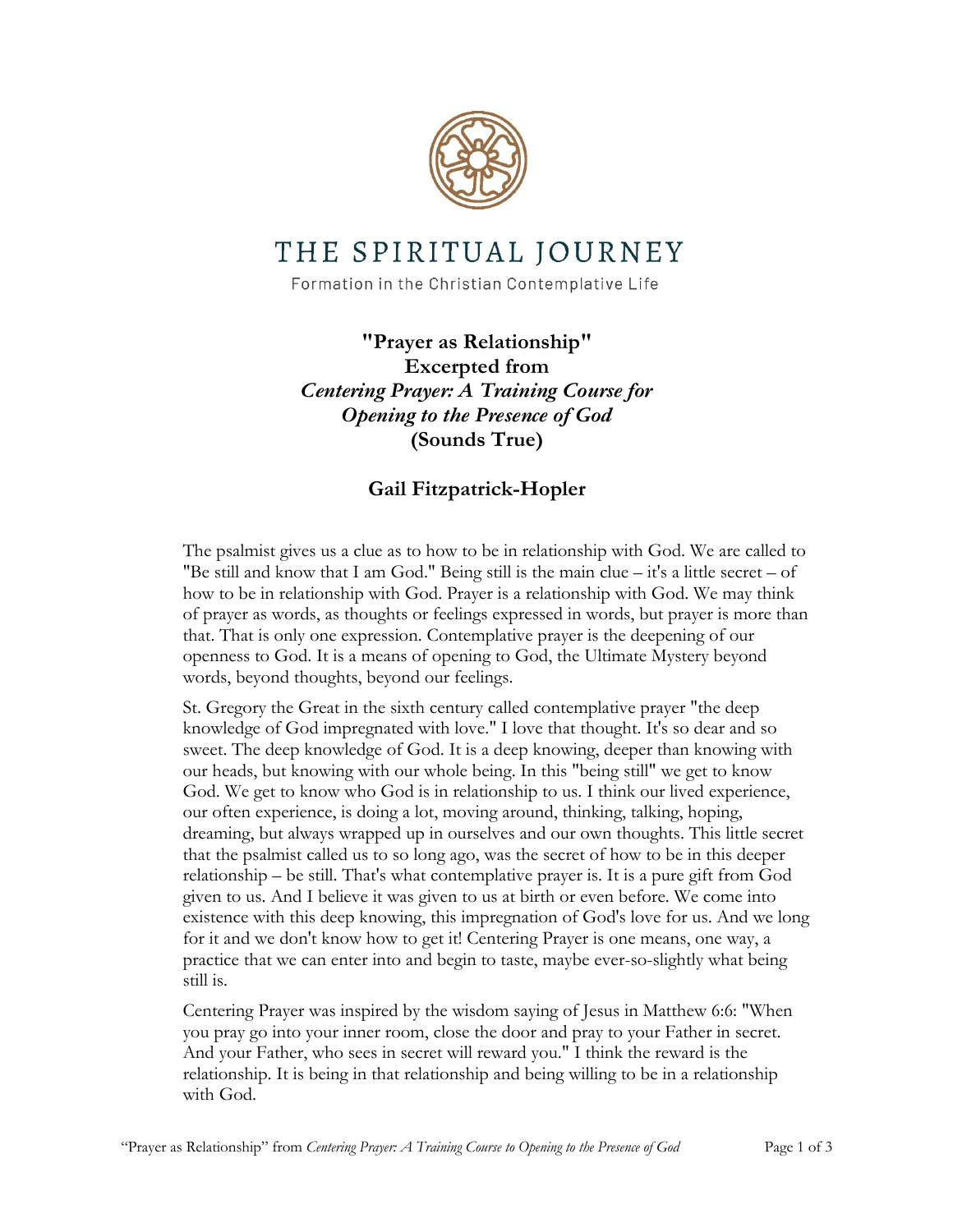When we think of prayer we don't always think of it as being a relationship. But it has multiple levels. When we hear the words: "Let us pray," we are being called into that relationship. "Let *us* pray. Us. It is not, let *me* pray or let *you* pray. It is "Let *us* pray." It is a togetherness. The two of us – let's pray.

The levels of relationship move from acquaintanceship to intimacy. I call on your own experience. Just for a moment, maybe you want to close your eyes, or if you don't want to particularly close your eyes, just think about a relationship that you have – one of intimacy. Just think about that. Did it happen overnight? I don't think so. You may want to recall the very first moment you ever laid eyes on the beloved one. What was that like? That's where it all began. Somehow you were called into this relationship and you got acquainted. You moved with consent and commitment to maybe a little bit deeper relationship. One of maybe of friendliness where you got to know the person a little bit more and you shared with them some parts and some things about yourself. But maybe not too deep within. You were still testing the relationship.

Then, as you became more involved, or let's say in love or moving in love, you moved into a deeper friendship. This person became very important to you. You would miss them if they weren't here. You always had thoughts about them, wondered where they are and what they were doing. You began to think of them on a fairly regular basis. Not always with your head, but your heart was opened.

Each movement of relationship, though, I would think acquaintanceship pretty much starts on the level of the intellect where you start to figure out this person; you get the facts and figures down. Gathering the data … we are very good at that. We like to gather the data so we know this and that. In times, we like to know what people do, where they were born, and those kinds of things. Then, with a little bit more interest you decide to move into a deeper relationship. It is a decision. A decision of commitment and consent. Each level of relationship moves with your commitment and your consent to take the next step. As we go from acquaintanceship to friendliness and then movement into friendship or that trusting relationship which is a little deeper and a little bit more of a commitment, as we move into the intimacy, a very deep commitment, one of oneness or being, being together, we think again of being still.

We may take a look at prayer and how prayer develops over time from the first moments of praying, at that level of acquaintanceship when you first get to know there is God, or at least, start to know about God. I always think of my little grandson, Anthony. When we pray before meals, he says, "I will do the prayer." And we all wait for him to do the prayer. What does he say? "Pray, pray, pray." That is his prayer because that is his level of acquaintanceship with God. He's not sure what God is. He doesn't know much about this God we are saying prayers to. So, he says, "Pray, pray, pray."

I often think of it in terms of my own childhood. I was so enthralled with the baby Jesus. It is so easy to be interested in the baby Jesus because we all have experiences with babies and we know what that is like. A baby is so accessible; we can cherish that and understand that in our baby minds in our beginning understanding of vocal prayers and getting to know who God is. As we move and begin to think about it, we begin to read Scripture and begin to know more about prayer, we reflect on it and we make a commitment to grow in this relationship with God. Maybe we have some moments of responsiveness.